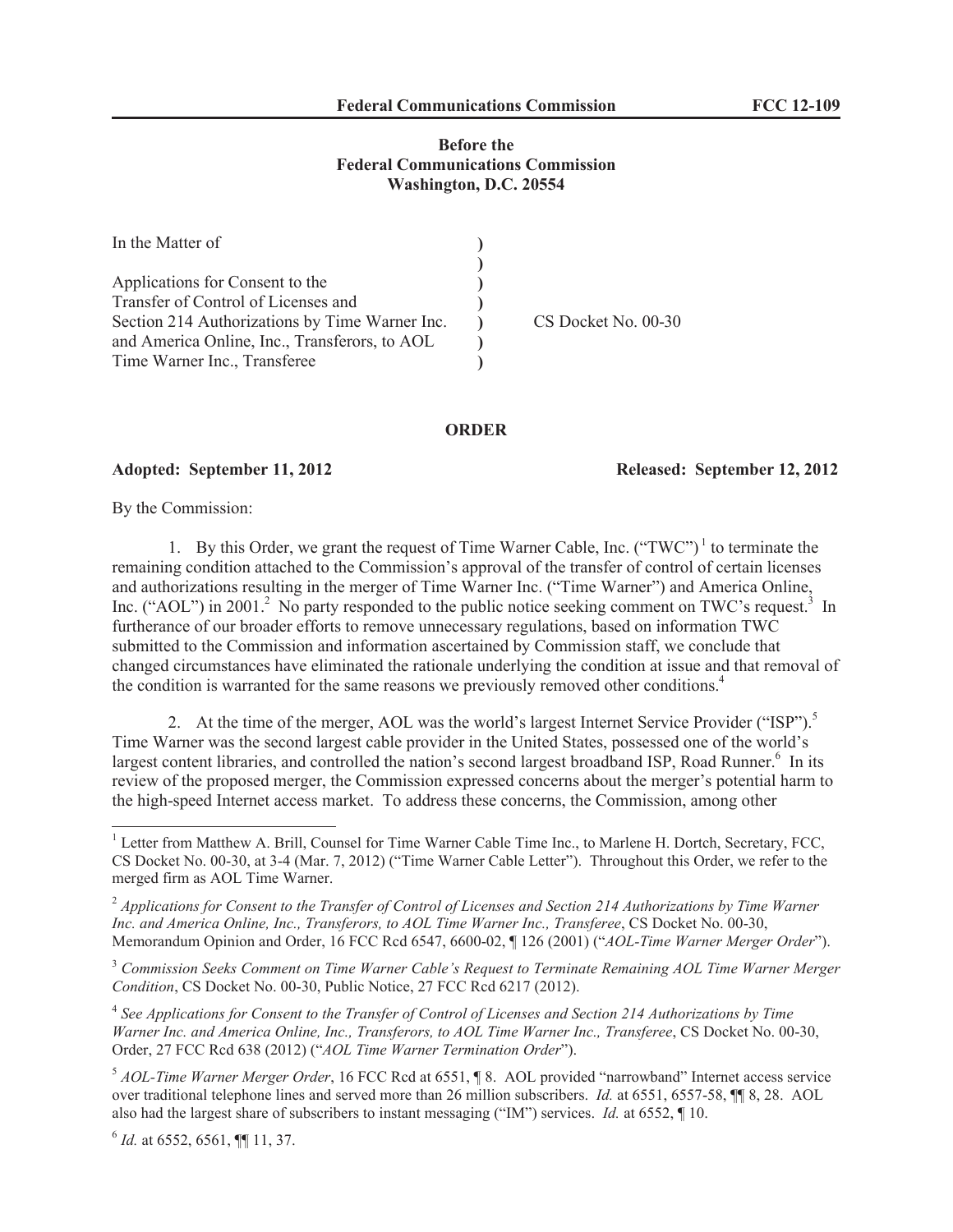requirements, conditioned its approval of the merger on a requirement prohibiting TWC, a subsidiary of Time Warner at the time, from discriminating on the basis of affiliation against any third-party ISPs permitted to use TWC's facilities to provide Internet service to subscribers.<sup>7</sup> Specifically, this condition prevents TWC from discriminating against unaffiliated ISPs providing service to TWC customers, based on the ISP's lack of affiliation with TWC, with respect to (1) the customer's ability to select any ISP that is authorized by contract to serve TWC's customers; (2) the ISP's ability to determine the contents of its subscribers' Internet start-up screen; (3) the billing relationship between the ISP and the subscriber; or (4) the technical performance of the ISP.<sup>8</sup> The condition also includes terms governing the disclosure of AOL Time Warner's contracts with third-party ISPs and enforcement provisions.<sup>9</sup> TWC claims that this condition no longer has any purpose or effect given the fundamental adjustments to the business relationships among Time Warner, AOL, and TWC.<sup>10</sup>

3. In approving the merger, the Commission also imposed a condition concerning contracts with AT&T, then the nation's largest cable system owner, a related certification requirement, and other ertification and notification requirements.<sup>11</sup> The Commission terminated those conditions in January 2012 in response to a request from Time Warner.<sup>12</sup> In so doing the Commission acknowledged that AOL, Time Warner, and TWC severed their corporate ties in 2009.<sup>13</sup> In addition, the Commission determined that Time Warner did not maintain any ownership interest in AOL, its subsidiaries, or any other ISP and had no overlapping officers or directors with AOL or its subsidiaries.<sup>14</sup> Similarly, the Commission found that AOL and TWC did not have any ownership interest in each other or any overlapping officers and directors.<sup>15</sup> The Commission therefore decided "the rationale supporting adoption of the conditions [at issue in the *AOL Time Warner Termination Order*] no longer exists. Thus, [it] conclude[d] that . . . [those conditions were] no longer necessary in the public interest and should be terminated."<sup>16</sup>

8 *Id.*

9 *Id.*

<sup>11</sup> See AOL Time Warner Termination Order, 27 FCC Rcd at 639, ¶ 3.

<sup>12</sup> See generally AOL Time Warner Termination Order. The order terminated conditions that: (1) prohibited AOL Time Warner from entering into any agreement with AT&T that gave AOL or any other AOL Time Warner ISP exclusive carriage rights on AT&T's cable systems and further prohibited AOL Time Warner from entering into any agreement with AT&T for the purpose of limiting in any way AT&T's ability to enter into agreements with non-AOL Time Warner ISPs; (2) required AOL Time Warner to certify annually its compliance with the foregoing condition; (3) required AOL Time Warner to annually certify compliance with section 631 of the Communications Act, which requires cable operators to inform subscribers of, among other things, the nature of personally identifiable information the cable operator will collect and how the information will be used; and (4) required AOL Time Warner to notify the Commission of any transaction that increased its ownership in General Motors and/or its subsidiary, Hughes Electronics Corporation. *Id.* at 639, ¶ 3. The Commission had previously terminated a condition relating to AOL Time Warner's instant messaging service. *Id.* at 638, ¶ 2 n.3. *See also* Letter from Paul T. Cappuccio, Executive Vice President and General Counsel, Time Warner Inc., to Marlene H. Dortch, Secretary, FCC, CS Docket No. 00-30 (Jan. 6, 2010).

<sup>13</sup> *AOL Time Warner Termination Order*, 27 FCC Rcd at 639-40, ¶ 4.

 $^{14}$  *Id.* 

<sup>15</sup> *Id.*

<sup>16</sup> *Id.* at 640-41, ¶ 6.

<sup>7</sup> *Id.* at 6600-02, ¶ 126.

<sup>&</sup>lt;sup>10</sup> Time Warner Cable Letter at 3-4.